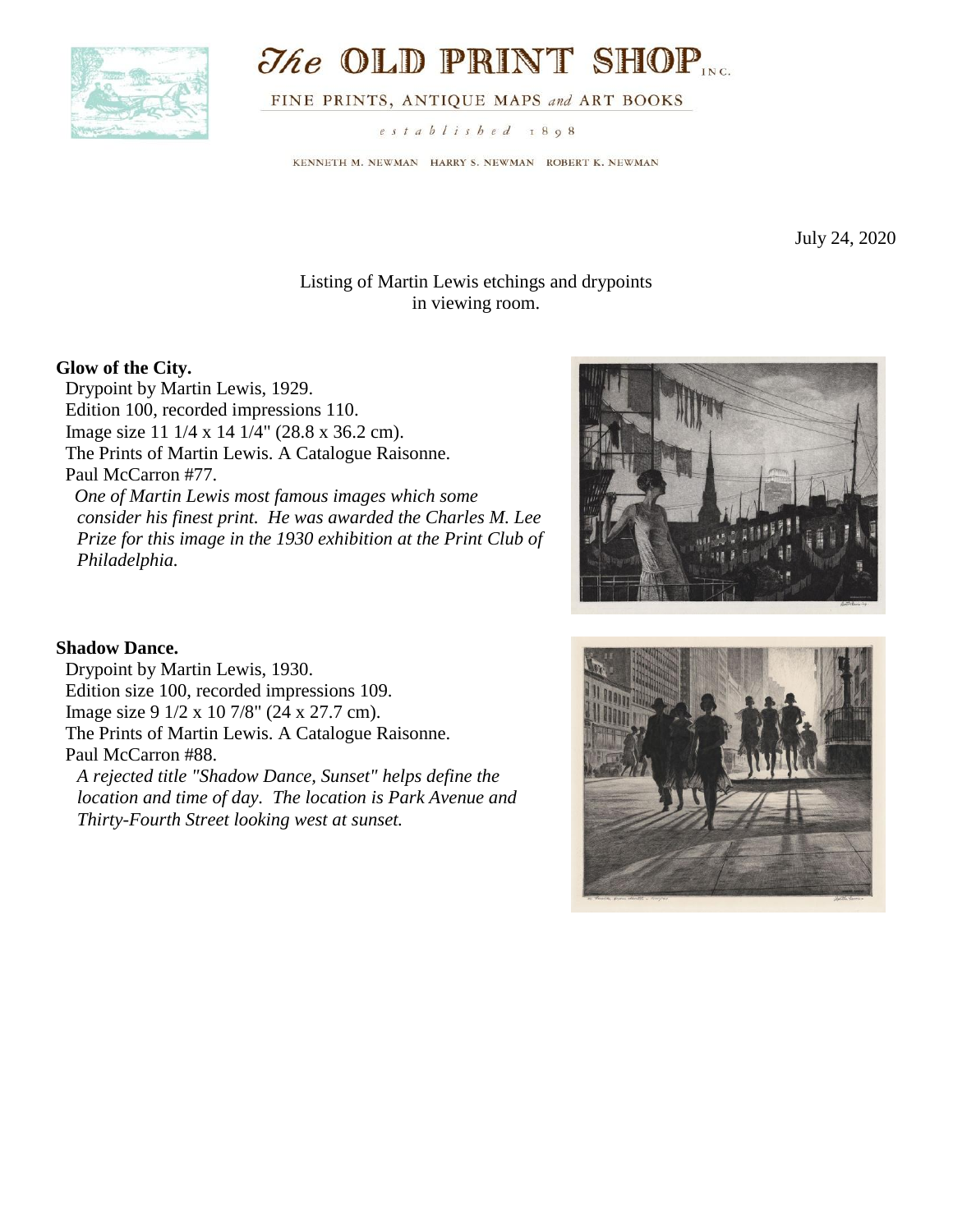#### **Rainy Day, Queens.**

 Drypoint by Martin Lewis, 1931. Edition 100, recorded impressions 70. Image size 10 5/8 x 11 7/8" (27 x 30.1 cm). The Prints of Martin Lewis. A Catalogue Raisonne. Paul McCarron #94. *This is one of Martin Lewis finest rain images.*

#### **The Orator, Madison Square.**

 Etching, roulette, and sandground by Martin Lewis, 1916. Edition 60, recorded impressions 19. Image size 10 7/8 x 12 5/8" (27.6 x 32.1 cm). The Prints of Martin Lewis. A Catalogue Raisonne. Paul McCarron #13. *The scene is at the southeast corner of Twenty-third Street and Madison Avenue looking west toward Fifth Avenue. This is one of the finest prints by Martin Lewis prior to 1920.*

**Yorkville Night.**

 Drypoint by Martin Lewis, 1947. Edition unknown, recorded impressions 18. Image size 8 1/2 x 11 1/2" (21.7 x 29.3 cm). The Prints of Martin Lewis. A Catalogue Raisonne. Paul McCarron #140.

*Two rejected titles: "Vanishing New York" and "Corner Fruit Stand." The location is Eighty-ninth Street, under the Third Avenue El.*

## **Yorkville Night. (Study.)**

 Ink and ink wash drawing by Martin Lewis, 1947. Paper size 9 x 12 1/8" (22.9 x 30.8 cm). *The final study drawing for the drypoint of the same title. The location is Eighty-ninth Street, under the Third Avenue El.*